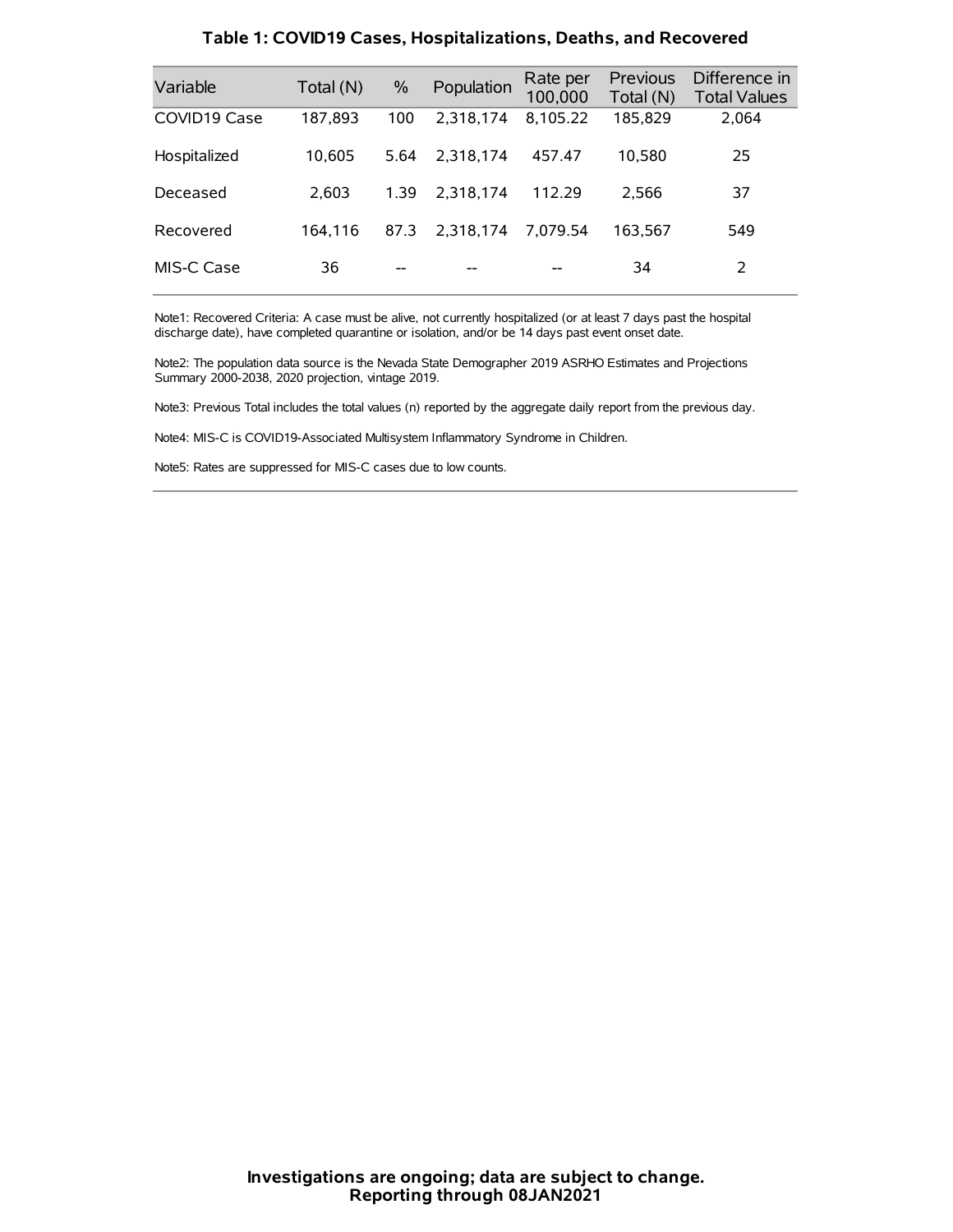# **Table 2: COVID19 Cases**

| Variable                            | Outcome                           | N          | $\%$ | Population | Rate per<br>100,000 |
|-------------------------------------|-----------------------------------|------------|------|------------|---------------------|
| Age Categories                      | Aged 4 or less                    | 3897       | 2.07 | 149,165    | 2612.5              |
|                                     | Aged 5 to 17                      | 17484      | 9.31 | 406,595    | 4300.1              |
|                                     | Aged 18 to 24                     | 24102      | 12.8 | 216,762    | 11119               |
|                                     | Aged 25 to 49                     | 86932      | 46.3 | 803,732    | 10816               |
|                                     | Aged 50 to 64                     | 36132      | 19.2 | 423,461    | 8532.5              |
|                                     | Aged 64+                          | 19299      | 10.3 | 318,459    | 6060.1              |
|                                     | Unknown                           | 47         | 0.03 |            | $\bullet$           |
| <b>Birth Sex</b>                    | Female                            | 95622      | 50.9 | 1,160,285  | 8241.3              |
|                                     | Male                              | 90794      | 48.3 | 1,157,889  | 7841.3              |
|                                     | Unknown                           | 1477       | 0.79 |            | $\bullet$           |
| Race/Ethnicity                      | Hispanic                          | 58877      | 31.3 | 763,053    | 7716.0              |
|                                     | White                             | 45185      | 24.0 | 1,006,929  | 4487.4              |
|                                     | <b>Black</b>                      | 13100      | 6.97 | 262,671    | 4987.2              |
|                                     | Asian or Pacific Islander         | 12736      | 6.78 | 270,209    | 4713.4              |
|                                     | American Indian, Eskimo, or Aleut | 198        | 0.11 | 15,311     | 1293.2              |
|                                     | Other                             | 18661      | 9.93 |            |                     |
|                                     | Unknown                           | 39136      | 20.8 |            |                     |
| <b>Underlying Medical Condition</b> | Yes                               | 30979      | 16.5 |            |                     |
|                                     | No/Unknown                        | 15691<br>4 | 83.5 |            |                     |
| Laboratory                          | Commercial                        | 58148      | 30.9 |            |                     |
|                                     | Hospital System                   | 10273<br>3 | 54.7 |            |                     |
|                                     | <b>NSPHL</b>                      | 1055       | 0.56 |            |                     |
|                                     | Other                             | 14734      | 7.84 |            |                     |
|                                     | Out-of-State                      | 199        | 0.11 |            |                     |
|                                     | <b>SNPHL</b>                      | 10928      | 5.82 |            |                     |
|                                     | Unknown                           | 96         | 0.05 |            |                     |

Note1: Breakdown of Race is exlusively non-Hispanic.

Note2: Underlying Medical Condition is any identified health condition.

Note3: The population data source is the Nevada State Demographer 2019 ASRHO Estimates and Projections Summary 2000-2038, 2020 projection, vintage 2019.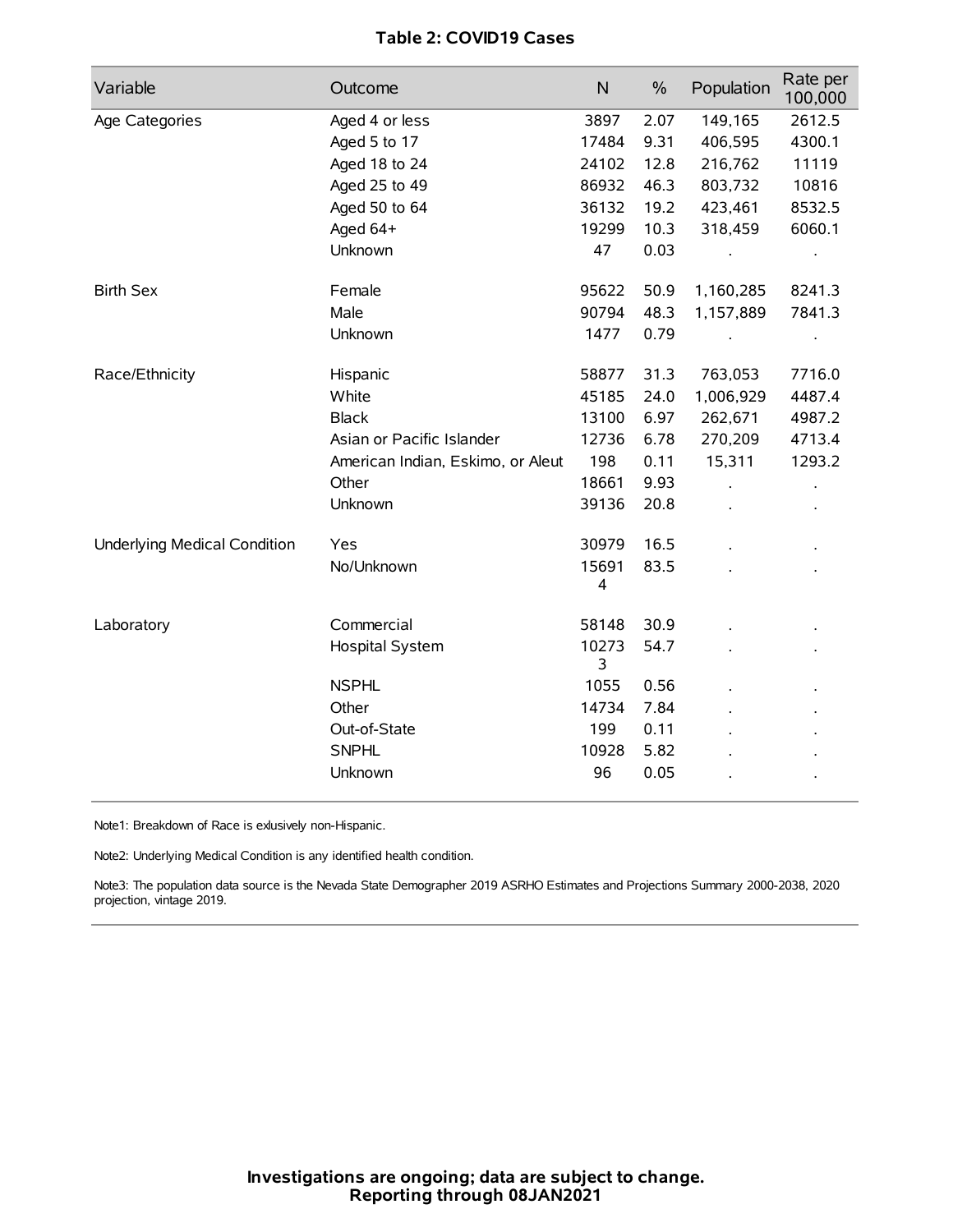| Variable         | Outcome                           | $\mathsf{N}$ | $\%$ | Population | Rate per<br>100,000 |
|------------------|-----------------------------------|--------------|------|------------|---------------------|
| Age Categories   | Aged 4 or less                    | 64           | 0.6  | 149,165    | 42.91               |
|                  | Aged 5 to 17                      | 109          | 1.0  | 406,595    | 26.81               |
|                  | Aged 18 to 24                     | 253          | 2.4  | 216,762    | 116.72              |
|                  | Aged 25 to 49                     | 2661         | 25.1 | 803,732    | 331.08              |
|                  | Aged 50 to 64                     | 3032         | 28.6 | 423,461    | 716.00              |
|                  | Aged 64+                          | 4484         | 42.3 | 318,459    | 1408.0              |
|                  | Unknown                           | 2            | 0.0  |            |                     |
| <b>Birth Sex</b> | Female                            | 4749         | 44.8 | 1,160,285  | 409.30              |
|                  | Male                              | 5840         | 55.1 | 1,157,889  | 504.37              |
|                  | Unknown                           | 16           | 0.2  |            |                     |
| Race/Ethnicity   | Hispanic                          | 3508         | 33.1 | 763,053    | 459.73              |
|                  | White                             | 3419         | 32.2 | 1,006,929  | 339.55              |
|                  | <b>Black</b>                      | 1337         | 12.6 | 262,671    | 509.00              |
|                  | Asian or Pacific Islander         | 1117         | 10.5 | 270,209    | 413.38              |
|                  | American Indian, Eskimo, or Aleut | 10           | 0.1  | 15,311     |                     |
|                  | Other                             | 486          | 4.6  |            |                     |
|                  | Unknown                           | 728          | 6.9  |            |                     |

# **Table 3: COVID19 Hospitalizations - General Characteristics**

Note1: Breakdown of Race is exlusively non-Hispanic.

Note2: The population data source is the Nevada State Demographer 2019 ASRHO Estimates and Projections Summary 2000-2038, 2020 projection, vintage 2019.

Note3: Rates for categories with fewer than 12 cases are suppressed due to high relative standard error.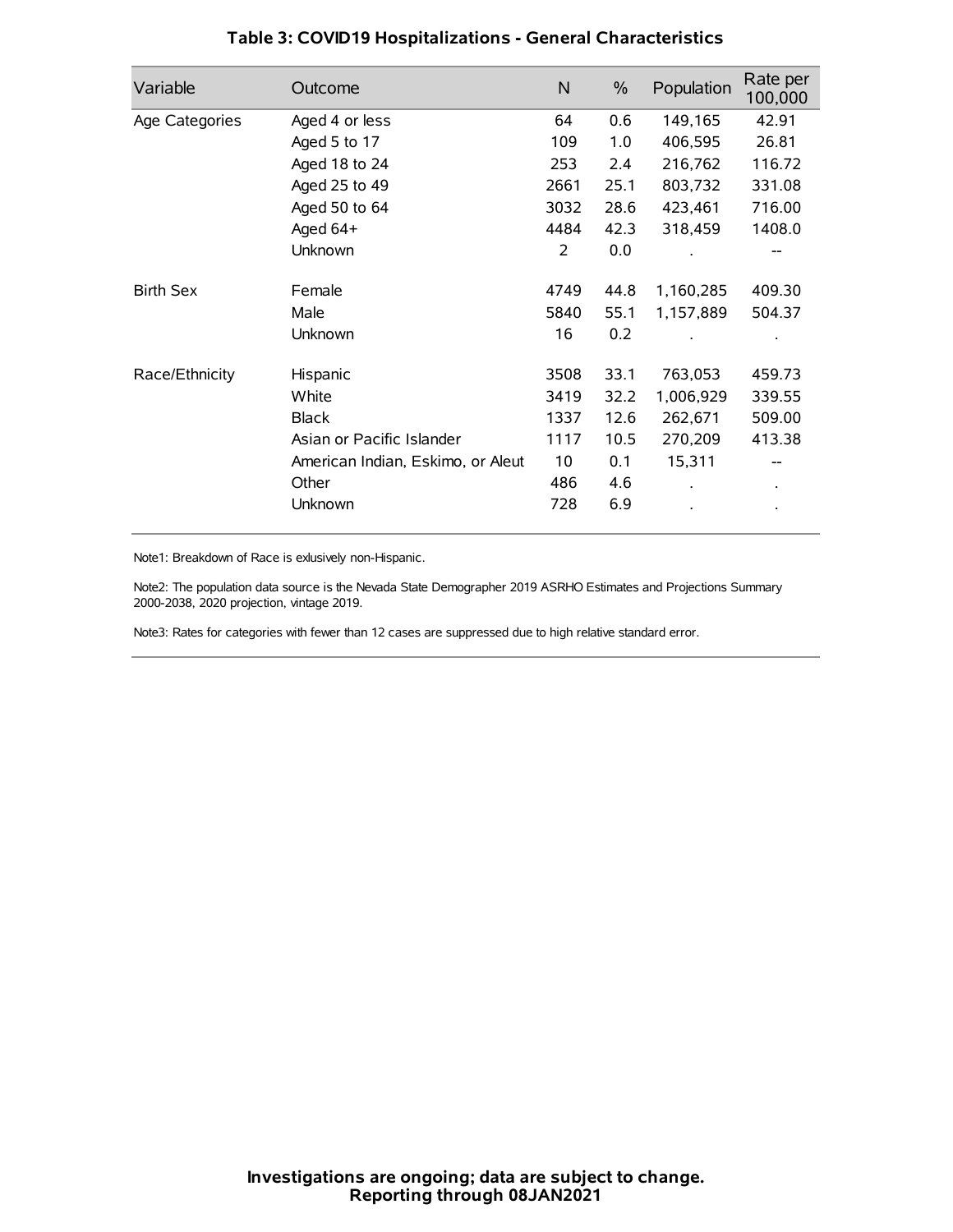| Variable                            | Outcome   | N    | $\frac{0}{0}$ |
|-------------------------------------|-----------|------|---------------|
| Deceased                            | Yes       | 2055 | 19.4          |
|                                     | No        | 8550 | 80.6          |
| ICU                                 | Yes       | 2988 | 28.2          |
|                                     | <b>No</b> | 7617 | 71.8          |
| Intubated                           | Yes       | 1476 | 13.9          |
|                                     | No        | 9129 | 86.1          |
| <b>Underlying Medical Condition</b> | Yes       | 6519 | 61.5          |
|                                     | No        | 4086 | 38.5          |
| Hypertension                        | Yes       | 3724 | N/A           |
| Immunocompromised                   | Yes       | 240  | N/A           |
| Chronic Heart Disease               | Yes       | 1256 | N/A           |
| Chronic Liver Disease               | Yes       | 127  | N/A           |
| Chronic Kidney Disease              | Yes       | 928  | N/A           |
| <b>Diabetes</b>                     | Yes       | 2926 | N/A           |
| Neurologic/Neurodevelopmental       | Yes       | 475  | N/A           |
| Chronic Lung Disease                | Yes       | 1503 | N/A           |
| <b>Historically Healthy</b>         | Yes       | 2173 | N/A           |
| Other                               | Yes       | 2583 | N/A           |

# **Table 4: COVID19 Hospitalizations - Morbidity**

Note1: Underlying Medical Condition is any identified health condition.

Note2: The breakdown of health conditions are not mutually exlusive (i.e., a person can have more than one risk factor).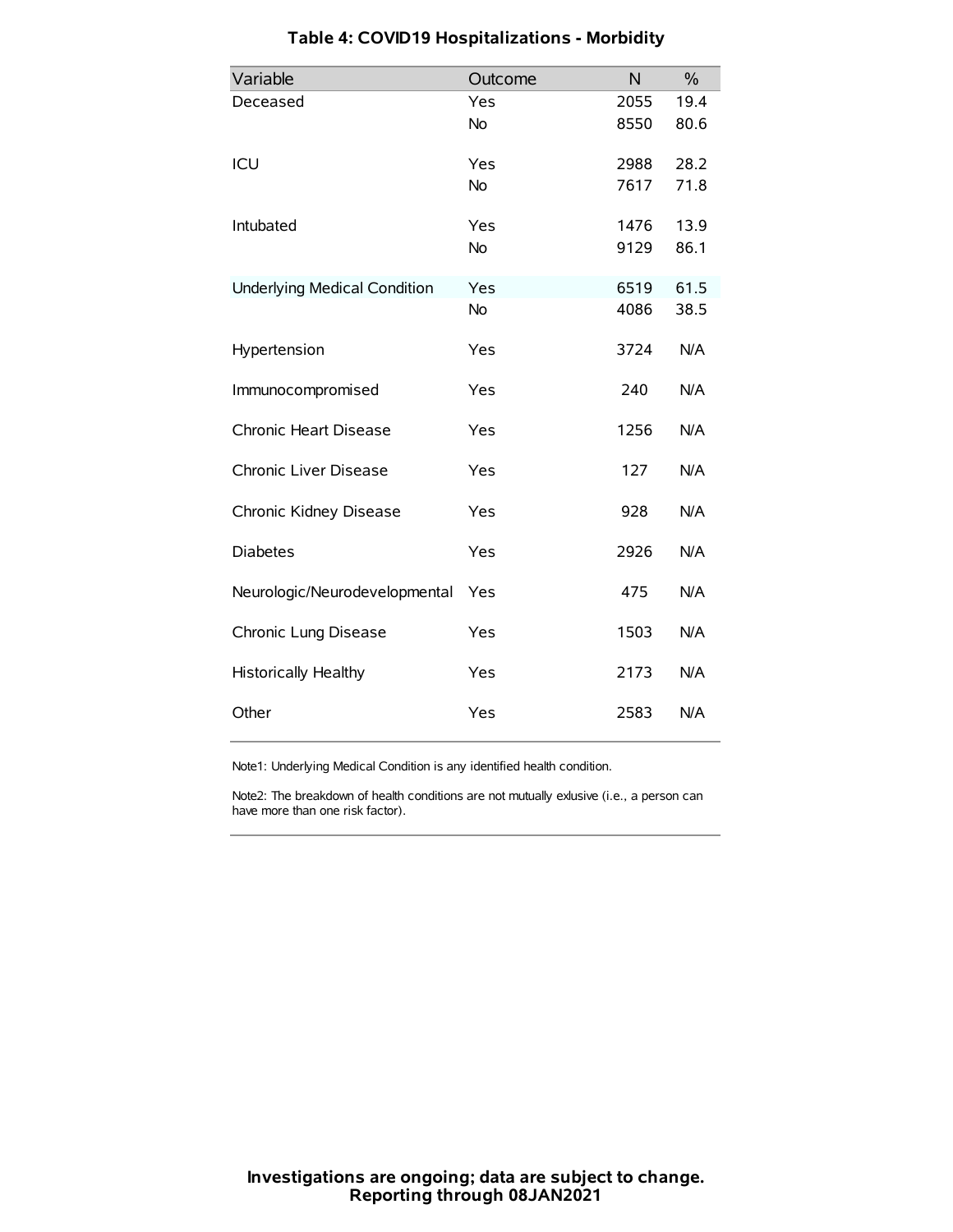| Variable         | Outcome                           | N    | $\%$ | Population | Rate per<br>100,000 |
|------------------|-----------------------------------|------|------|------------|---------------------|
| Age Categories   | Aged 5 to 17                      | 3    | 0.1  | 406,595    | --                  |
|                  | Aged 18 to 24                     | 5    | 0.2  | 216,762    |                     |
|                  | Aged 25 to 49                     | 187  | 7.2  | 803,732    | 23.27               |
|                  | Aged 50 to 64                     | 511  | 19.6 | 423,461    | 120.67              |
|                  | Aged $64+$                        | 1897 | 72.9 | 318,459    | 595.68              |
| <b>Birth Sex</b> | Female                            | 982  | 37.7 | 1,160,285  | 84.63               |
|                  | Male                              | 1614 | 62.0 | 1,157,889  | 139.39              |
|                  | Unknown                           | 7    | 0.3  |            |                     |
| Race/Ethnicity   | Hispanic                          | 713  | 27.4 | 763,053    | 93.44               |
|                  | White                             | 1097 | 42.1 | 1,006,929  | 108.95              |
|                  | <b>Black</b>                      | 315  | 12.1 | 262,671    | 119.92              |
|                  | Asian or Pacific Islander         | 336  | 12.9 | 270,209    | 124.35              |
|                  | American Indian, Eskimo, or Aleut | 2    | 0.1  | 15,311     |                     |
|                  | Other                             | 55   | 2.1  |            | $\bullet$           |
|                  | Unknown                           | 85   | 3.3  |            |                     |

## **Table 5: COVID19 Deaths - General Characteristics**

Note1: Breakdown of Race is exlusively non-Hispanic.

Note2: The population data source is the Nevada State Demographer 2019 ASRHO Estimates and Projections Summary 2000-2038, 2020 projection, vintage 2019.

Note3: Rates for categories with fewer than 12 cases are suppressed due to high relative standard error.